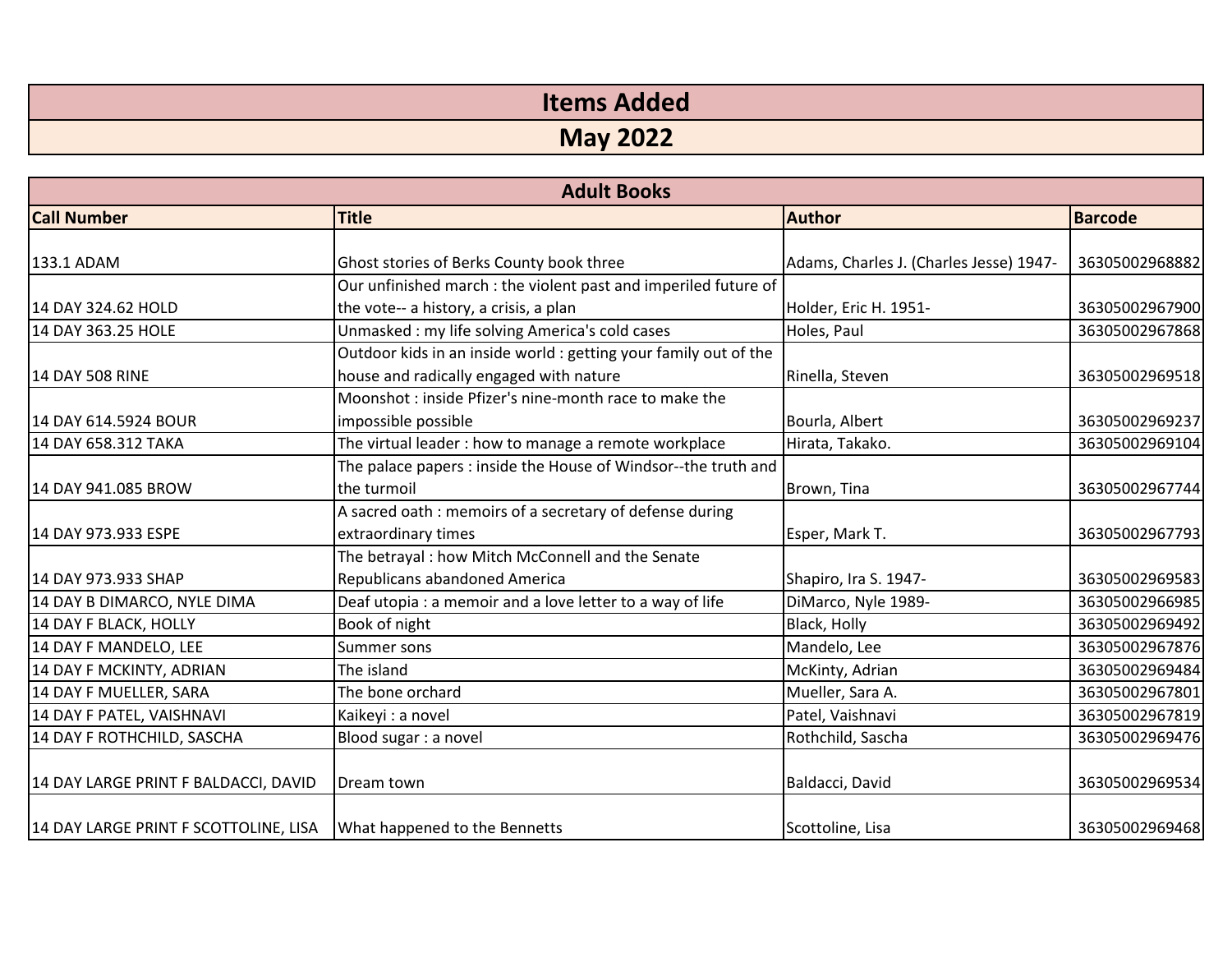|                                 | The women of the Bible speak : the wisdom of 16 women and      |                                         |                |
|---------------------------------|----------------------------------------------------------------|-----------------------------------------|----------------|
| 220.9 BREA                      | their lessons for today                                        | Bream, Shannon                          | 36305002968866 |
|                                 |                                                                |                                         |                |
| 363.122 ADAM                    | Great train wrecks of eastern Pennsylvania                     | Adams, Charles J. (Charles Jesse) 1947- | 36305002968874 |
|                                 | Game of my life. memorable stories of Eagles football          |                                         |                |
| 796.332 GORD                    | Philadelphia Eagles                                            | Gordon, Bob (Robert)                    | 36305002968890 |
| 951.5 HARR                      | Seven years in Tibet                                           | Harrer, Heinrich 1912-2006              | 36305002969021 |
| F BARBERY, MURIEL               | The elegance of the hedgehog                                   | Barbery, Muriel 1969-                   | 36305002338284 |
|                                 | The women's march : a novel of the 1913 woman suffrage         |                                         |                |
| F CHIAVERINI, JENNIFER          | procession                                                     | Chiaverini, Jennifer                    | 36305002967702 |
| F DUMAS, ALEXANDRE              | The Count of Monte Cristo                                      | Dumas, Alexandre 1802-1870              | 36305001944272 |
| F PRESTON, DOUGLAS              | The Obsidian chamber                                           | Preston, Douglas J.                     | 36305002969070 |
| F STEEL, DANIELLE               | Impossible                                                     | Steel, Danielle.                        | 36305002904978 |
| F STEEL, DANIELLE               | <b>Sisters</b>                                                 | Steel, Danielle.                        | 36305002904945 |
| F STEEL, DANIELLE               | The House on Hope Street                                       | Steel, Danielle.                        | 36305002905017 |
| F STEEL, DANIELLE               | Vanished                                                       | Steel, Danielle.                        | 36305002533702 |
| LARGE PRINT F CORNWELL, BERNARD | Vagabond                                                       | Cornwell, Bernard.                      | 36305001874388 |
| LARGE PRINT F STEEL, DANIELLE   | Malice                                                         | Steel, Danielle.                        | 36305001261818 |
| LARGE PRINT F STEEL, DANIELLE   | Vanished                                                       | Steel, Danielle.                        | 36305001098913 |
|                                 | Heads of State: Pennsylvania's Greatest High School Basketball |                                         |                |
| LOCAL HISTORY 796.323 HOST      | Players of the Modern Era                                      | Hostutler, Mark                         | 36305002968924 |
|                                 | Grow now : how we can save our health, communities, and        |                                         |                |
| NEW 635 MURP                    | planet-one garden at a time                                    | Murphy, Emily (Gardener)                | 36305002967686 |
| NEW 791 BARN                    | The Primetimer Guide to Streaming TV                           |                                         | 36305002967827 |
| PAPERBACK ADAMS, MILLIE         | His secretly pregnant Cinderella                               | Adams, Millie                           | 36305002964790 |
| PAPERBACK ANDERSON, NATALIE     | Revealing her nine-month secret                                | Anderson, Natalie 1973-                 | 36305002968643 |
| PAPERBACK ASHENDEN, JACKIE      | Pregnant by the wrong prince                                   | Ashenden, Jackie                        | 36305002968650 |
| PAPERBACK ASHENDEN, JACKIE      | The innocent's one-night proposal                              | Ashenden, Jackie                        | 36305002968668 |
| PAPERBACK BELL, MARCELLA        | His Bride with Two Royal Secrets                               | Bell, Marcella                          | 36305002968676 |
| PAPERBACK BLOUNT, LAUREL        | Her Mountain Refuge                                            | Blount, Laurel                          | 36305002969161 |
| PAPERBACK CINELLI, AMANDA       | The billionaire's last-minute marriage                         | Cinelli, Amanda                         | 36305002968684 |
| PAPERBACK CONNELLY, CLARE       | Forbidden nights in Barcelona                                  | Connelly, Clare (Romance novelist)      | 36305002968700 |
| PAPERBACK CONNELLY, CLARE       | Vows on the virgin's terms                                     | Connelly, Clare (Romance novelist)      | 36305002968692 |
| PAPERBACK CREWS, CAITLIN        | The scandal that made her his queen                            | Crews, Caitlin                          | 36305002968718 |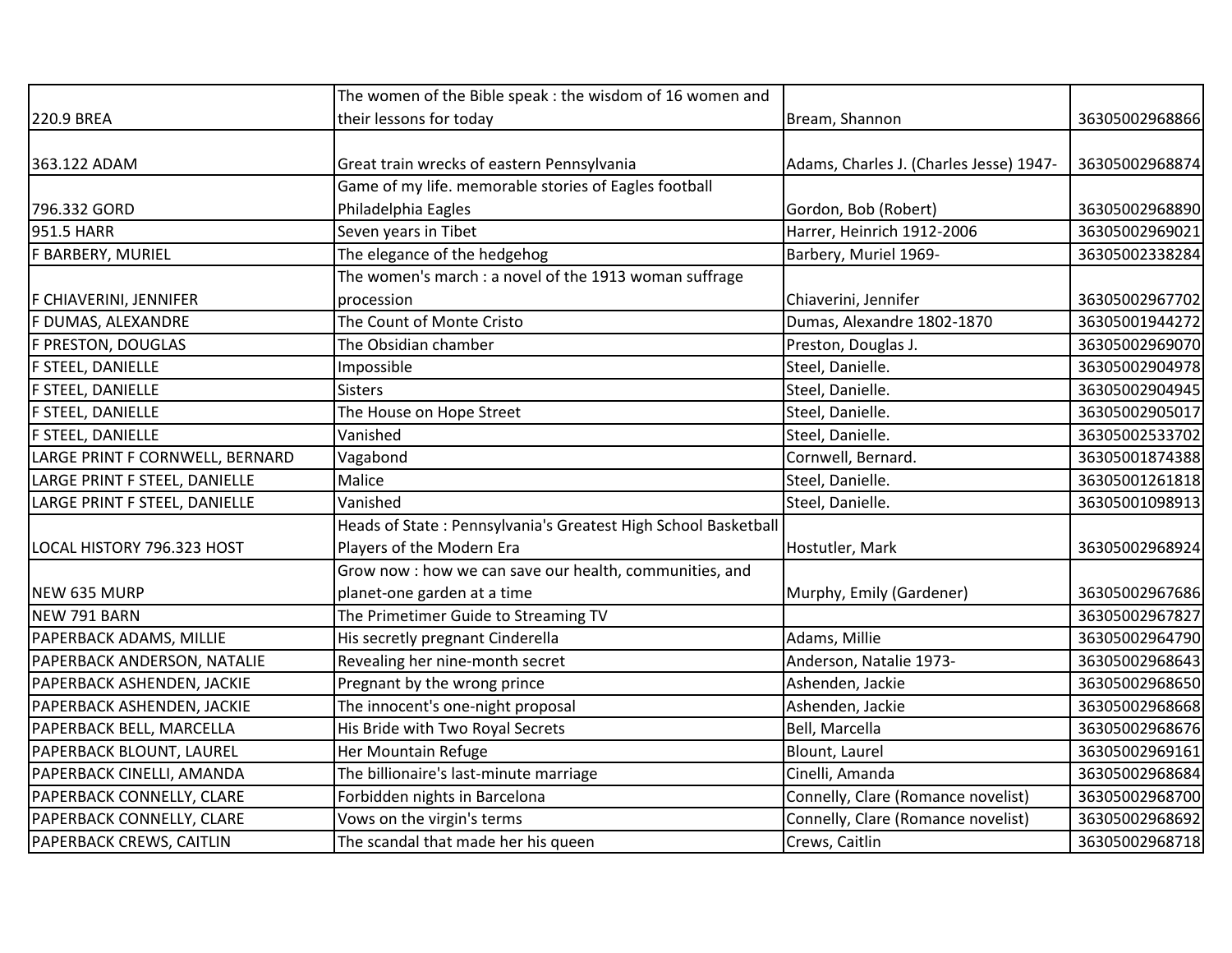| PAPERBACK CURTIS, MELINDA    | The Cowboy Meets His Match            | Curtis, Melinda                       | 36305002969112 |
|------------------------------|---------------------------------------|---------------------------------------|----------------|
| PAPERBACK DIETZE, SUSANNE    | A Need to Protect                     | Dietze, Susanne                       | 36305002969179 |
| PAPERBACK DOUGLASS, KATHY    | A Fortune in the Family               | Douglass, Kathy                       | 36305002969120 |
| PAPERBACK GOODNIGHT, LINDA   | <b>Keeping Them Safe</b>              | Goodnight, Linda                      | 36305002969187 |
| PAPERBACK HERNE, RUTH LOGAN  | A foster mother's promise             | Herne, Ruth Logan.                    | 36305002969195 |
| PAPERBACK HOWELLS, JULIEANNE | Desert prince's defiant bride         | Howells, Julieanne                    | 36305002968726 |
| PAPERBACK JAMES, JULIA       | Cinderella's baby confession          | James, Julia (Romance fiction writer) | 36305002968734 |
| PAPERBACK JOHNSON, MYRA      | The Rancher's Family Legacy           | Johnson, Myra                         | 36305002969229 |
| PAPERBACK KENDRICK, SHARON   | Penniless and pregnant in paradise    | Kendrick, Sharon                      | 36305002968742 |
| PAPERBACK MCNALLY, JO        | Second-chance summer                  | McNally, Jo                           | 36305002969138 |
| PAPERBACK MINTON, BARBARA    | Earning her trust                     | Minton, Brenda                        | 36305002969203 |
| PAPERBACK PAMMI, TARA        | Returning for his unknown son         | Pammi, Tara                           | 36305002968759 |
| <b>PAPERBACK RICE, HEIDI</b> | <b>Banished Prince to Desert Boss</b> | Rice, Heidi                           | 36305002968775 |
| PAPERBACK RICE, HEIDI        | The CEO's impossible heir             | Rice, Heidi                           | 36305002968767 |
| PAPERBACK SANDS, LYNSAY      | Highland wolf                         | Sands, Lynsay                         | 36305002968908 |
| PAPERBACK SLATTERY, JENNIFER | Her small-town refuge                 | Slattery, Jennifer 1974-              | 36305002969211 |
| PAPERBACK SMART, MICHELLE    | Claiming His Baby at the Altar        | Smart, Michelle                       | 36305002968783 |
| PAPERBACK SUMMERS, SASHA     | To trust a cowboy                     | Summers, Sasha                        | 36305002969146 |
| PAPERBACK WEST, ANNIE        | Claiming his virgin princess          | West, Annie                           | 36305002968791 |
| PAPERBACK WEST, ANNIE        | One Hight with Her Forgotten Husband  | West, Annie.                          | 36305002968809 |
| PAPERBACK WILLIAMS, CATHY    | Consequences of their wedding charade | Williams, Cathy                       | 36305002968817 |
| PAPERBACK WILLIAMS, SYNITHIA | Summoning up love                     | Williams, Synithia                    | 36305002969153 |

| <b>YA Books</b>                |                               |                          |                |
|--------------------------------|-------------------------------|--------------------------|----------------|
| <b>Call Number</b>             | <b>Title</b>                  | <b>Author</b>            | <b>Barcode</b> |
| 14 DAY YOUNG ADULT GLASGOW,    |                               |                          |                |
| <b>KATHLEEN</b>                | The Agathas                   | Glasgow, Kathleen 1969-  | 36305002969450 |
| 14 DAY YOUNG ADULT MCQUISTON,  |                               |                          |                |
| <b>CASEY</b>                   | kissed Shara Wheeler: a novel | McQuiston, Casey         | 36305002969526 |
| 14 DAY YOUNG ADULT STIEFVATER, |                               |                          |                |
| <b>MAGGIE</b>                  | <b>Bravely</b>                | Stiefvater, Maggie 1981- | 36305002969435 |
| YOUNG ADULT THOMAS, ANGIE      | The hate u give               | Thomas, Angie            | 36305002968965 |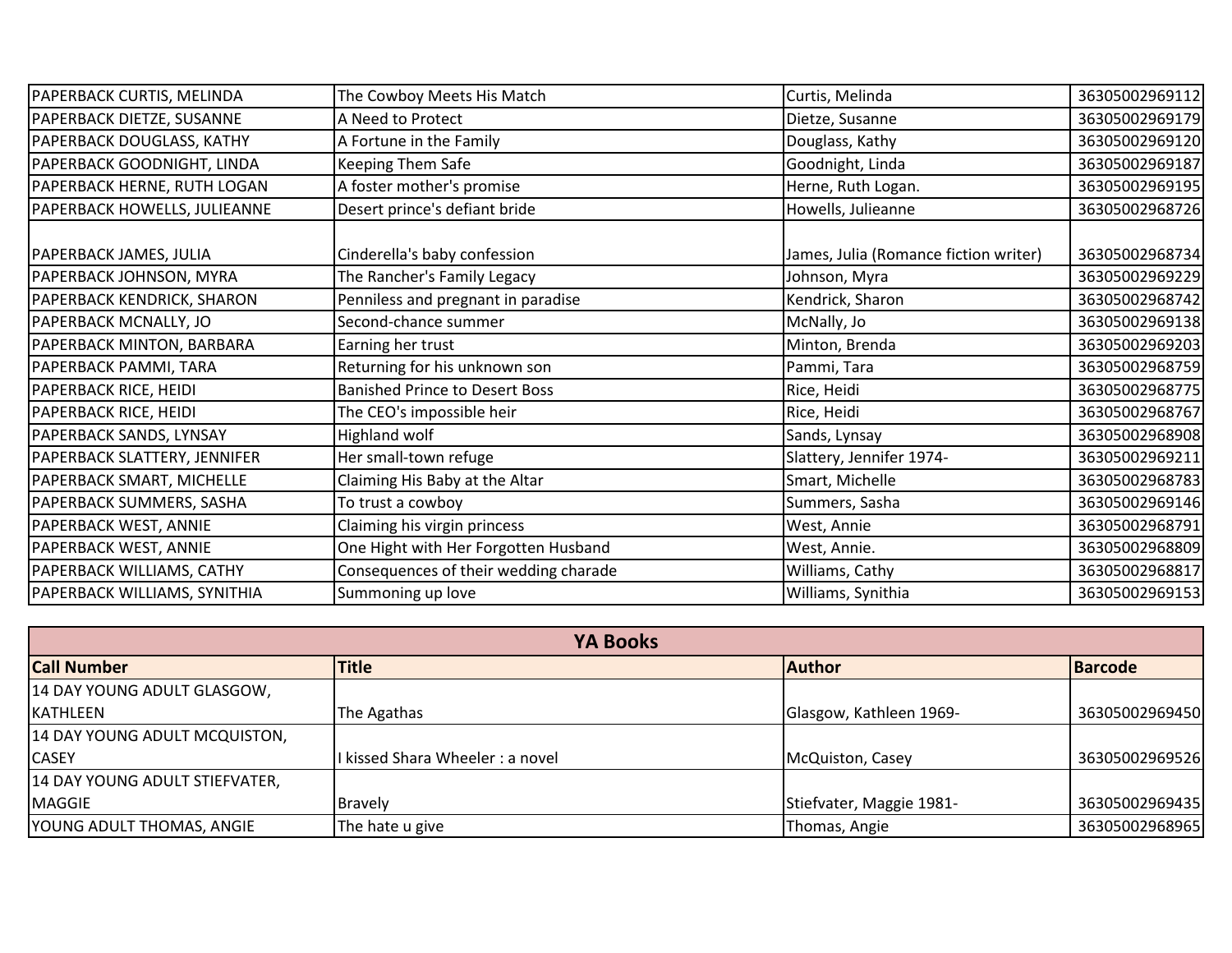| <b>Kids' Books</b>        |                                                   |                                  |                |
|---------------------------|---------------------------------------------------|----------------------------------|----------------|
| <b>Call Number</b>        | <b>Title</b>                                      | <b>Author</b>                    | <b>Barcode</b> |
| J BREZENOFF, STEVE        | Time voyage                                       | Brezenoff, Steven.               | 36305002655752 |
| J P SCIESZKA, JON         | Lewis and Clark-- and Jodie, Freddi, and Samantha | Fox, Jennifer 1976-              | 36305002194364 |
| JE DISNEY INSIDE OUT      | Disney Pixar Inside out: the essential guide      | Bynghall, Steve                  | 36305002746155 |
| NEW J001.942 MASO         | UFO <sub>S</sub>                                  | Mason, Jenny (Children's author) | 36305002969005 |
| <b>NEW J 629.295 COHN</b> | <b>Mars rovers</b>                                | Cohn, Jessica                    | 36305002968999 |
| <b>NEW J 629.442 RECT</b> | The International Space Station                   | Rector, Rebecca Kraft            | 36305002968981 |
| <b>NEW J 629.45 CALK</b>  | Human missions to Outer Space                     | Calkhoven, Laurie                | 36305002968973 |
| NEW J741.5 SCHE           | Agents of S.L.A.M.                                | Scheidt, Dave                    | 36305002968825 |
| NEW J YOUNG, BRIAN        | Healer of the water monster                       | Young, Brian                     | 36305002969252 |

| <b>Audiovisual Materials</b>            |                                     |               |                |
|-----------------------------------------|-------------------------------------|---------------|----------------|
| <b>Call Number</b>                      | <b>Title</b>                        | <b>Author</b> | <b>Barcode</b> |
| <b>DVDA COMPANY OF HEROES</b>           | Company of heroes                   |               | 36305002570431 |
| <b>DVDA CROOKED HOUSE</b>               | Crooked house                       |               | 36305002808435 |
| DVDA DEATH ON THE NILE                  | Agatha Christie's Death on the Nile |               | 36305002727627 |
| <b>DVDA FAHRENHEIT 451</b>              | Fahrenheit 451                      |               | 36305002630573 |
| DVDA HARRY AND THE HENDERSONS           | Harry and the Hendersons            |               | 36305002904895 |
| <b>DVDA HIT AND RUN</b>                 | Hit & run                           |               | 36305002559764 |
| DVDA MICHAEL JACKSON'S THIS IS IT       | Michael Jackson's This is it        |               | 36305002375864 |
| DVDA MY FATHER AND THE MAN IN           |                                     |               |                |
| <b>BLACK</b>                            | My Father and The Man In Black      |               | 36305002593391 |
| <b>DVDA SHINING</b>                     | The shining                         |               | 36305002904903 |
| DVDA THIS IS WHERE I LEAVE YOU          | This is where I leave you           |               | 36305002660828 |
| <b>DVDA THOUSAND WORDS</b>              | A thousand words                    |               | 36305002523836 |
| <b>DVDE DOWNTON ABBEY: SEASON 1</b>     | Downton Abbey. Season 1             |               | 36305002463744 |
| <b>DVDE DOWNTON ABBEY: SEASON 2</b>     | Downton Abbey. Season 2             |               | 36305002524321 |
| <b>DVDE DOWNTON ABBEY: SEASON 3</b>     | Downton Abbey. Season 3             |               | 36305002555812 |
| <b>DVDE DOWNTON ABBEY: SEASON 4</b>     | Downton Abbey. Season 4             |               | 36305002612290 |
| <b>DVDE DOWNTON ABBEY: SEASON 6</b>     | Downton Abbey. Season 6             |               | 36305002904929 |
| <b>DVDE DOWNTOWN ABBEY: SEASON 5</b>    | Downton Abbey. Season 5             |               | 36305002661230 |
| <b>DVDE GRACE AND FRANKIE: SEASON 2</b> | Grace and Frankie. Season two       |               | 36305002876044 |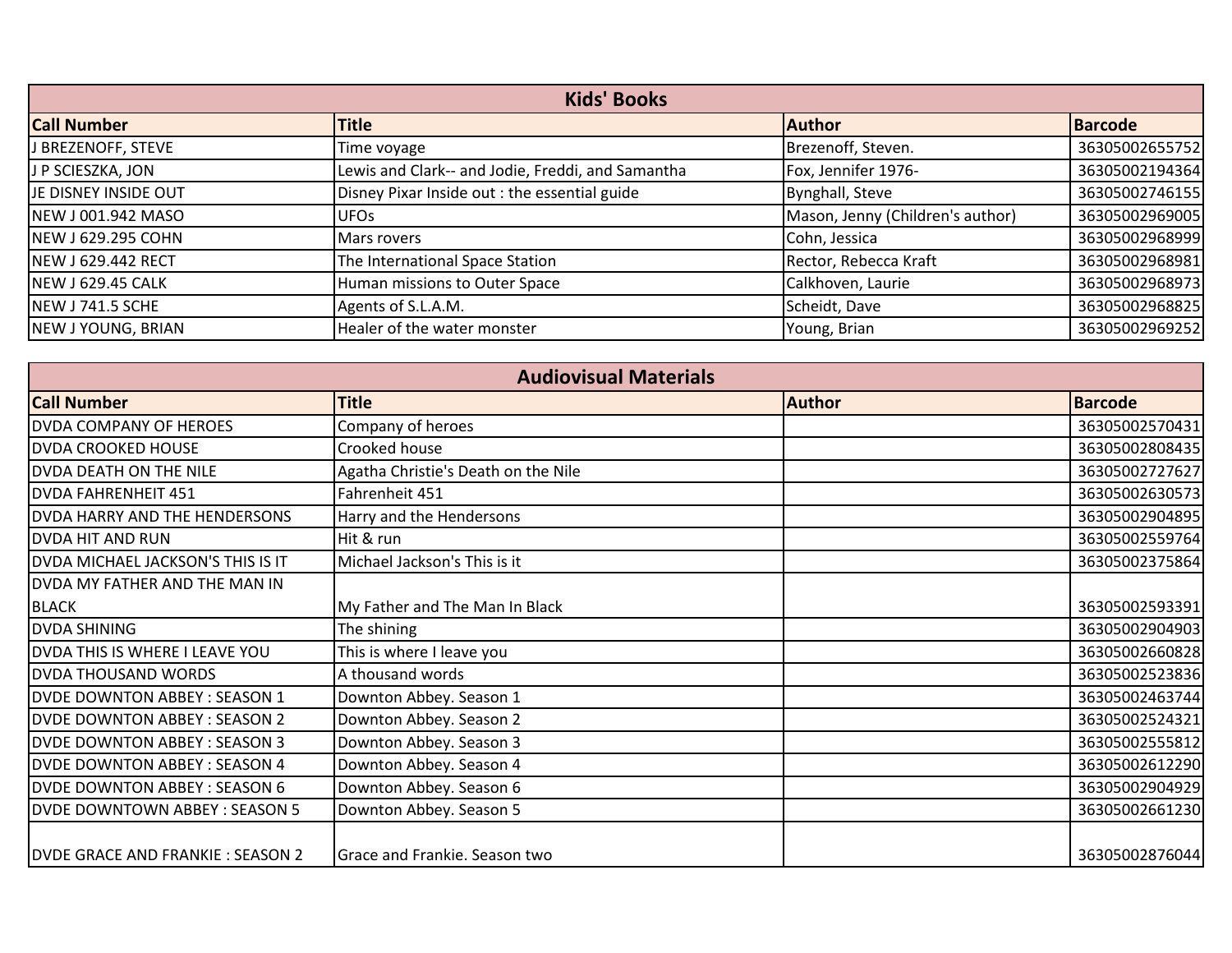| <b>DVDE SCHITTS CREEK SEASON 1</b>     | Schitt's Creek. The complete first season            |                  | 36305002928837 |
|----------------------------------------|------------------------------------------------------|------------------|----------------|
| <b>DVDE SCHITTS CREEK SEASON 2</b>     | Schitt's Creek. The complete second season           |                  | 36305002928845 |
| <b>DVDE SCHITTS CREEK SEASON 3</b>     | Schitt's Creek. The complete third season            |                  | 36305002928852 |
| <b>DVDE SCHITTS CREEK SEASON 4</b>     | Schitt's Creek. The complete fourth season           |                  | 36305002928860 |
| <b>DVDE SCHITTS CREEK SEASON 5</b>     | Schitt's Creek. The complete fifth season            |                  | 36305002928886 |
| <b>DVDE SCHITTS CREEK SEASON 6</b>     | Schitt's Creek. the complete sixth season            |                  | 36305002928910 |
| <b>DVDJ ADVENTURES OF HUCK FINN</b>    | The adventures of Huck Finn                          |                  | 36305002967462 |
| <b>DVDJ BARBIE IN THE PINK SHOES</b>   | Barbie in the pink shoes                             |                  | 36305002628106 |
| <b>DVDJ I'M DIRTY</b>                  | I'm dirty! and more stories of adventure and science |                  | 36305002467273 |
| NEW CDRBA 814 SEDA                     | Happy-go-lucky                                       | Sedaris, David   | 36305002969542 |
|                                        |                                                      |                  |                |
| NEW CDRBA F GABALDON, DIANA PART 1     | Go Tell the Bees That I Am Gone                      | Gabaldon, Diana. | 36305002964774 |
|                                        |                                                      |                  |                |
| NEW CDRBA F GABALDON, DIANA PART 2     | Go Tell the Bees That I Am Gone                      | Gabaldon, Diana. | 36305002964782 |
| NEW DVDA DAY TO DIE                    | A day to die                                         |                  | 36305002962828 |
| NEW DVDE STAR TREK : LOWER DECKS       |                                                      |                  |                |
| <b>SEASON 1</b>                        | Star trek, lower decks. Season 1                     |                  | 36305002967660 |
| NEW DVDJ TEEN TITANS GO AND DC         |                                                      |                  |                |
| <b>SUPER HERO GIRLS: MAYHEM IN THE</b> | Teen Titans Go! & DC Super Hero Girls: Mayhem in the |                  |                |
| MULTIVERSE                             | Multiverse                                           |                  | 36305002967546 |

| <b>On Order</b>       |                                                                                                                  |                      |                |
|-----------------------|------------------------------------------------------------------------------------------------------------------|----------------------|----------------|
| <b>Call Number</b>    | <b>Title</b>                                                                                                     | <b>Author</b>        | <b>Barcode</b> |
| ON ORDER 006 YALL     | Break the Internet: The Truth About Influencers                                                                  | Yallop, Olivia       | 36305002967892 |
|                       | Visual thinking : the hidden gifts of people who think in                                                        |                      |                |
| ON ORDER 152.14 GRAN  | pictures, patterns, and abstractions                                                                             | Grandin, Temple      | 36305002967751 |
|                       | How the world really works : the science behind how we got                                                       |                      |                |
| ON ORDER 303.483 SMIL | here and where we're going                                                                                       | Smil, Vaclav         | 36305002969393 |
| ON ORDER 332.178 SCOT | Cloudmoney: cash, cards, crypto, and the war for our wallets                                                     | Scott, Brett         | 36305002969500 |
| ON ORDER 523 TYSO     | Starry Messenger: Cosmic Perspectives on Civilization                                                            | Tyson, Neil deGrasse | 36305002967843 |
| ON ORDER 612.8 PRAT   | The neuroscience of you : the surprising truth about how every<br>brain is different and how to understand yours | Prat, Chantel Spring | 36305002967694 |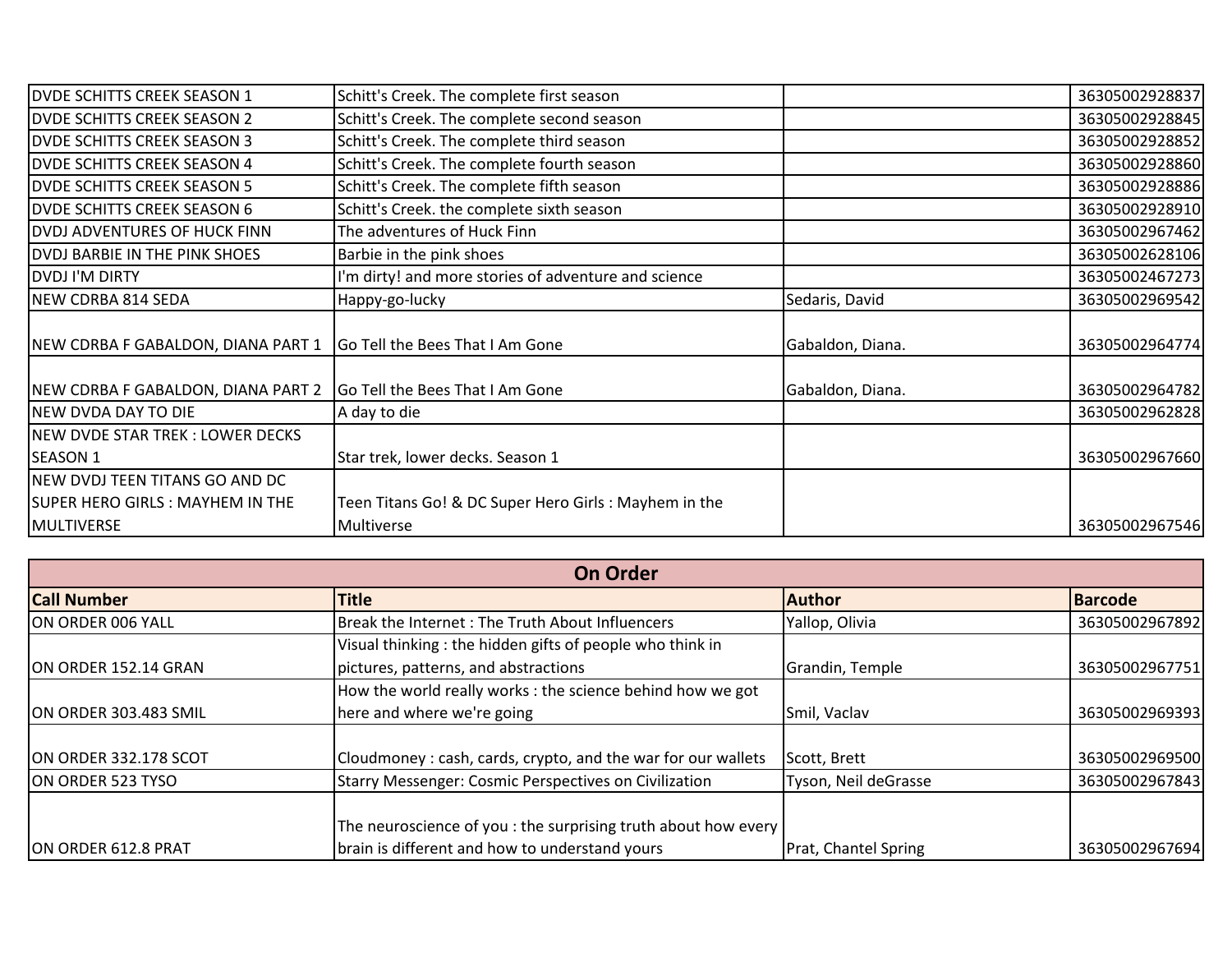| ON ORDER 741.5 OSEM               | <b>Heartstopper Yearbook</b>                               | Oseman, Alice                      | 36305002967454 |
|-----------------------------------|------------------------------------------------------------|------------------------------------|----------------|
|                                   | The stage actor's handbook : traditions, protocols, and    |                                    |                |
| ON ORDER 792.02 KOST              | etiquette for the working and aspiring professional        | Kostroff, Michael                  | 36305002967991 |
| ON ORDER 973.934 WHIP             | The Fight of His Life : Inside Joe Biden's White House     | Whipple, Chris                     | 36305002967975 |
| ON ORDER B PIPHER, MARY PIPH      | A Life in Light : Meditations on Impermanence              | Pipher, Mary                       | 36305002967736 |
| ON ORDER B RIPA, KELLY RIPA       | Live Wire : Long-winded Short Stories                      | Ripa, Kelly                        | 36305002967967 |
| ON ORDER CDRBA B PATTERSON, JAMES |                                                            | Patterson, James/ Patterson, James |                |
| <b>PATT</b>                       | James Patterson by James Patterson: The Stories of My Life | (NRT)                              | 3630500296956  |
| ON ORDER CDRBA F PRESTON, DOUGLAS | The Cabinet of Dr. Leng                                    | Preston, Douglas J.                | 36305002969591 |
| ON ORDER DVDA AGENT GAME          | <b>Agent Game</b>                                          | Gibson, Mel                        | 36305002967579 |
| ON ORDER DVDA AMERICAN PICKLE     | An American Pickle                                         | Rogen, Seth                        | 36305002967504 |
| ON ORDER DVDA BATMAN              | The Batman                                                 |                                    | 36305002969369 |
| ON ORDER DVDA BLACKLIGHT          | Blacklight                                                 |                                    | 36305002969401 |
| ON ORDER DVDA DOG                 | Dog                                                        |                                    | 36305002969286 |
| ON ORDER DVDA FATHERHOOD          | Fatherhood                                                 |                                    | 36305002967512 |
| ON ORDER DVDA LOST CITY           | The Lost City                                              |                                    | 36305002967439 |
| ON ORDER DVDA MONSTROUS           | Monstrous                                                  | Ricci, Christina                   | 36305002967595 |
| ON ORDER DVDA NORTHMAN            | The Northman                                               |                                    | 36305002967397 |
| ON ORDER DVDA VENDETTA            | Vendetta:                                                  |                                    | 36305002967637 |
| ON ORDER DVDA WITCHES             | The Witches                                                |                                    | 36305002967678 |
| ON ORDER DVDE SINNER              | The sinner. Season one                                     |                                    | 36305002967538 |
| ON ORDER DVDE STAR TREK: LOWER    |                                                            |                                    |                |
| <b>DECKS SEASON 2</b>             | Star trek, lower decks. Season 2                           |                                    | 36305002967587 |
| ON ORDER DVDJ AQUAMAN, KING OF    |                                                            |                                    |                |
| <b>ATLANTIS</b>                   | Aquaman, King of Atlantis: the Animated Trilogy            |                                    | 36305002967421 |
| ON ORDER DVDJ BAD GUYS            | The Bad Guys                                               |                                    | 36305002967389 |
| ON ORDER DVDJ CINDERELLA          | Cinderella                                                 | Cabello, Camila                    | 36305002967470 |
| ON ORDER DVDJ TIGER RISING        | The tiger rising                                           |                                    | 36305002967553 |
| ON ORDER F ALLEN, SARAH ADDISON   | Other birds                                                | Allen, Sarah Addison               | 36305002967785 |
| ON ORDER F BERRY, STEVE           | The Last Kingdom                                           | Berry, Steve 1955-                 | 36305002969575 |
| ON ORDER F FEENEY, ALICE          | Daisy darker                                               | Feeney, Alice                      | 36305002967835 |
| ON ORDER F GENTILL, SULARI        | The woman in the library : a novel                         | Gentill, Sulari                    | 36305002967710 |
| ON ORDER F GREER, ANDREW SEAN     | Less Is Lost                                               | Greer, Andrew Sean                 | 36305002967942 |